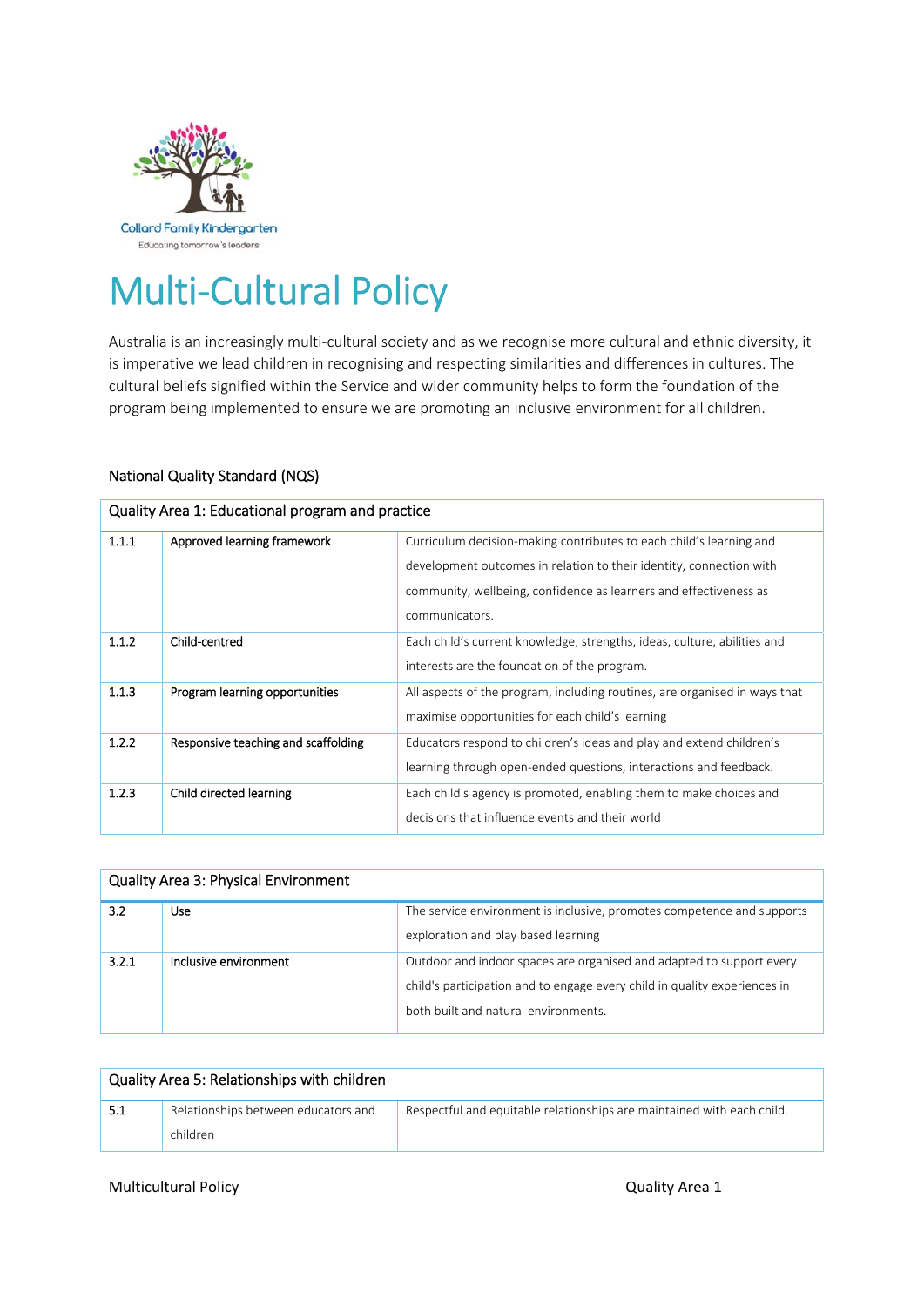

#### Collard Family Kindergarten

Educating tomorrow's leaders

| 5.1.1 | Positive educator to child interactions | Responsive and meaningful interactions build trusting relationships which |  |
|-------|-----------------------------------------|---------------------------------------------------------------------------|--|
|       |                                         | engage and support each child to feel secure, confident and included.     |  |
| 5.1.2 | Dignity and rights of the child         | The dignity and rights of every child are maintained.                     |  |

| Quality Area 6: Collaborative partnership with families |                                        |                                                                             |  |
|---------------------------------------------------------|----------------------------------------|-----------------------------------------------------------------------------|--|
| 6.1                                                     | Supportive relationships with families | Respectful relationships with families are developed and maintained and     |  |
|                                                         |                                        | families are supported in their parenting role.                             |  |
| 6.1.1                                                   | Engagement with the service            | Families are supported from enrolment to be involved in the service and     |  |
|                                                         |                                        | contribute to service decisions.                                            |  |
| 6.1.3                                                   | Families are supported                 | Current information is available to families about the service and relevant |  |
|                                                         |                                        | community services and resources to support parenting and family            |  |
|                                                         |                                        | wellbeing.                                                                  |  |
| 6.2                                                     | Collaborative partnerships             | Collaborative partnerships enhance children's inclusion, learning and       |  |
|                                                         |                                        | wellbeing.                                                                  |  |
| 6.2.2                                                   | Access and participation               | Effective partnerships support children's access, inclusion and             |  |
|                                                         |                                        | participation in the program.                                               |  |
| 6.2.3                                                   | Community engagement                   | The service builds relationships and engages with its community             |  |

# Education and Care Services National Regulations

| Children (Education and Care Services) National Law NSW |                            |  |
|---------------------------------------------------------|----------------------------|--|
| 155                                                     | Interactions with children |  |
| 156                                                     | Relationships in groups    |  |

# RELATED POLICIES

Additional Needs Policy Anti‐Bias and Inclusion Policy Celebrations Policy Family Communication Policy Interaction with Children, Family and Staff Policy Non‐English‐Speaking Background Policy Orientation of New Families Policy Parental Interaction and Involvement Policy Physical Environment Policy Programming Policy Respect for Children Policy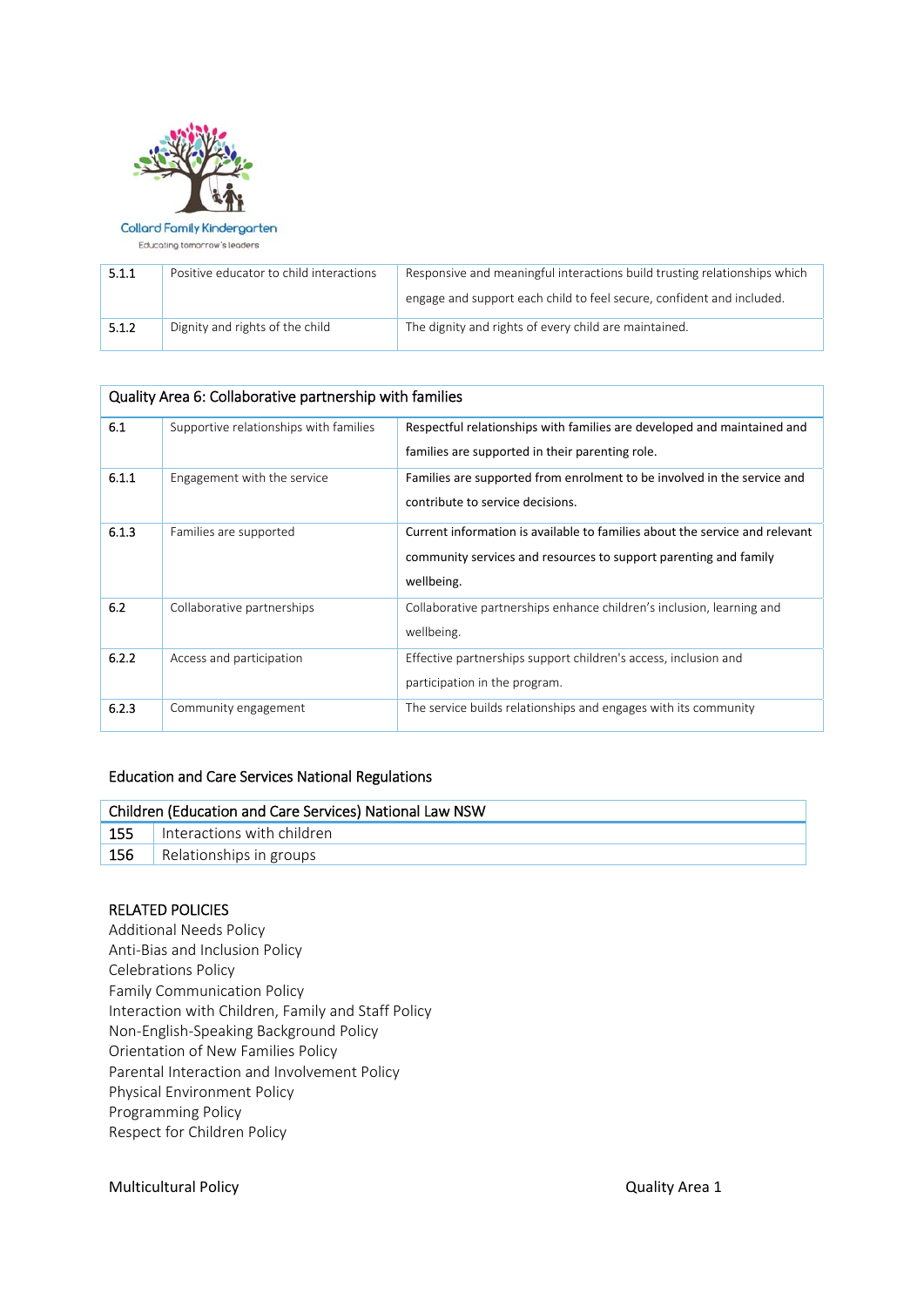

# PURPOSE

To develop affirmative attitudes, concepts and beliefs towards the acceptance of diversity and disparate cultures. Respect for diversity is a key element of quality care. Recognising, understanding and respecting cultural practices and beliefs are essential for the development of identity and self‐esteem.

#### **SCOPE**

This policy applies to children, families, staff, management and visitors of the Service.

#### IMPLEMENTATION

Management/Nominated Supervisor/Responsible Person will ensure:

- That child-rearing practices reflect cultural context
- That all children and families are treated equally and fairly and with respect at all times.
- The Service creates and maintains links with local cultural diverse communities
- A sense of inclusion for all families will be embraced within the Service.
- There is specific programming and cultural awareness activities and experiences, identifying similarities and differences and learning about cultural celebrations
- The service builds and maintains cultural resources
- Encourage children, families and staff to respect and value others, including those who are different from themselves.
- Children, staff and families cultural backgrounds are reflected in developing routines and program consistent with best practice and positive outcomes for all stakeholders
- Communication for families can be translated into their home language wherever possible
- Educators attend professional learning opportunities to develop a better understanding of cultural diversity.
- To acknowledge the unique cultural and social perspectives of each family
- That all children and families have equal access to the Service, and are welcomed and respected regardless of race, culture, colour of skin, socioeconomic status, ability, family composition, belief systems or lifestyles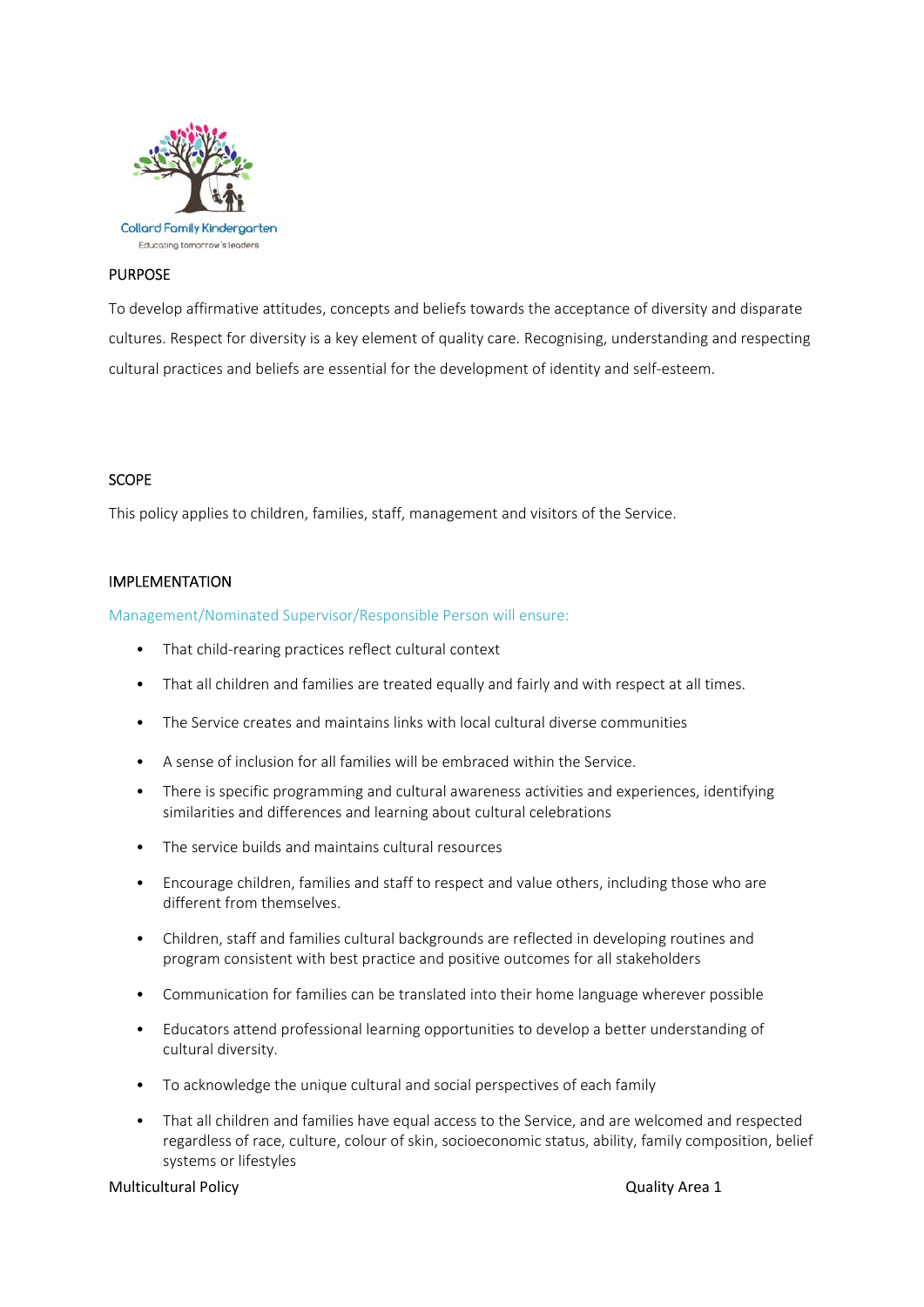

Educating tomorrow's leaders

- Positive attitudes towards differences in appearance, culture and lifestyle
- Adherence to the Code of Ethics

#### Educators will:

- Encourage children to respect and value others, including those who are different from themselves
- Ensure children do not exclude others on the basis of differences such as race, sex or ability
- Ensure that the self‐identity of each child is valued and respected
- Encourage children to explore and accept diversity
- Challenge bias and stereotypes
- Provide an inclusive environment
- Address bias or comments about difference
- Model inclusive practices
- Ensure privacy and confidentiality is maintained
- Use unbiased language avoid racist, sexist, discrimination, stereotyped remarks
- Ensure own interactions are responsive to all children in the service
- Demonstrate respect for all children and families
- Ensure all displays, posters, children's books and other materials are monitored to ensure they are inclusive of all people
- Be sensitive to specific cultural behaviour or dress, which may be different to their own beliefs
- Ensure each child's current knowledge, ideas, culture, abilities and interests are consistently incorporated and actively drive all aspects of the program
- Develop strong foundations in the culture and language of the Service families and in that of the boarder community, without compromising their cultural identities

#### Source

- The Business of Childcare, Karen Kearns 2004
- Education and Care Services National Regulation
- National Quality Standard
- The Anti‐Bias approach in Early Childhood, Second Edition, Elizabeth Dau 2001
- **•** Early Childhood Australia
- Lady Gowrie NSW
- Revised National Quality Standard
- ACECQA Website

#### Review

| <b>Policy Reviewed</b> | Modifications | <b>Next Review Date</b> |
|------------------------|---------------|-------------------------|
|                        |               |                         |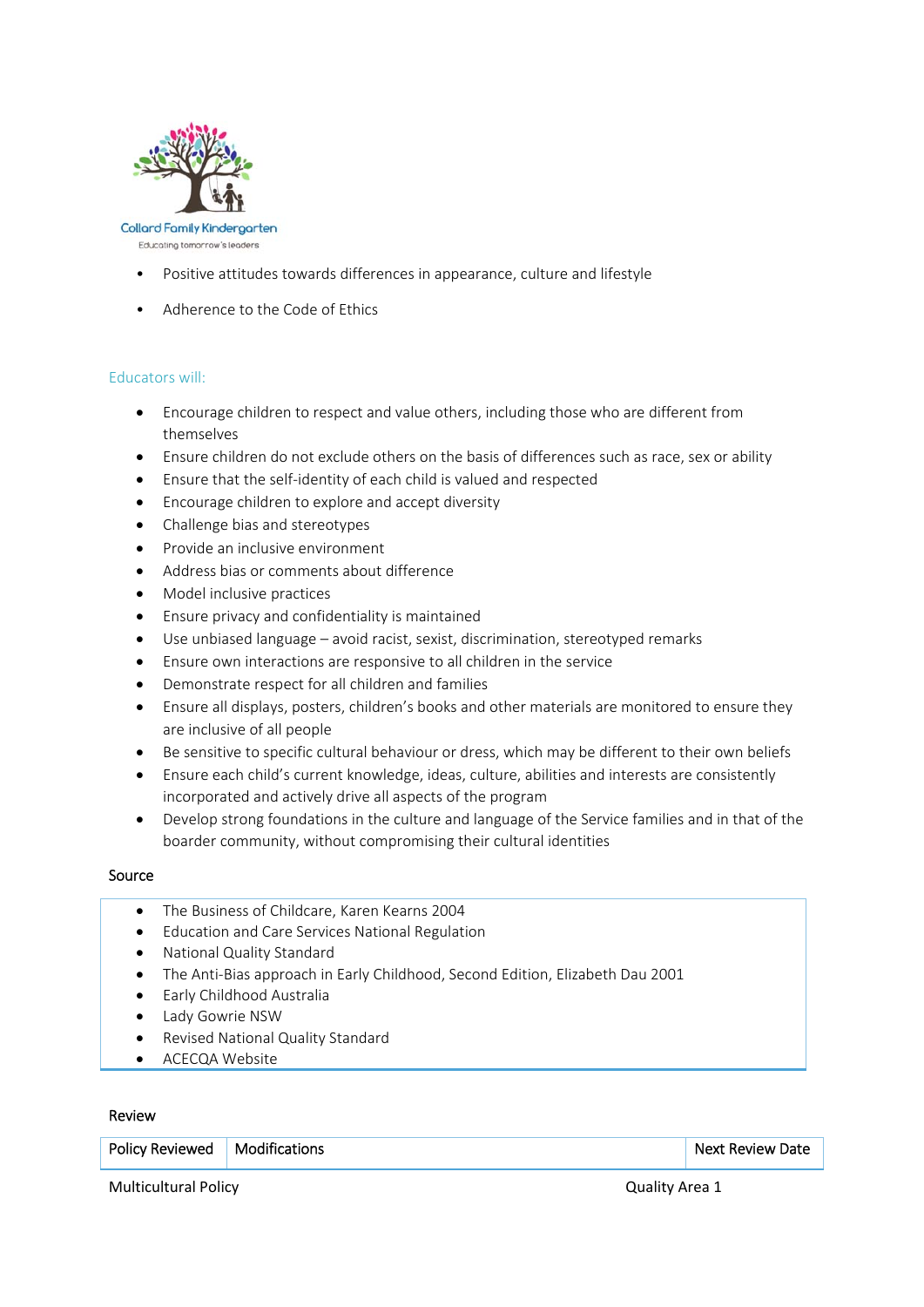

Collard Family Kindergarten

Educating tomorrow's leaders

| March 2017        | Minor changes made to ensure compliance with regulations and   | April 2019        |
|-------------------|----------------------------------------------------------------|-------------------|
|                   | National Quality Standards.                                    |                   |
| October 2017      | Updated the National Quality Standards references to comply    | <b>April 2019</b> |
|                   | with revised standards                                         |                   |
| <b>March 2018</b> | Additional statements added to 'Implementation' section of the | April 2019        |
|                   | policy                                                         |                   |

# Multi‐Cultural Procedure

There are many ways of living, being and of knowing. Children are born belonging to a culture, which is not only influenced by traditional practices, heritage and ancestral knowledge, but also by the experiences, values and beliefs of individual families and communities.

Respecting diversity means within the curriculum, respecting and reflecting the practices, values and beliefs of families. Educators honour the histories, cultures, languages, traditions, child rearing practices and lifestyle choices of families. They value children's different capacities and abilities and respect differences in families' home lives. (Early Years Learning Framework)

When early childhood educators respect the diversity of families and communities, and the aspirations they hold for children, they are able to foster children's motivation to learn and reinforce their sense of themselves as competent learners. They will do this by:

- 1. Gathering background information during children's enrolment and orientation, giving insight into the child and family's beliefs, values and traditions.
- 2. Using information resources (internet, books etc) to research cultures and traditions.
- 3. Making connections with local cultural groups/organisations
- 4. Building centre resources, (including books, activities and experiences, wall displays etc) as a means to intentionally teach the children about various cultures.
- 5. Pronouncing and spelling children's names correctly
- 6. Finding out which festivals are important to children and families
- 7. Using resources from the children and families
- 8. Inviting families to volunteer their time to extend multicultural learning of children and Educators

Multicultural Policy **Multicultural Policy 12 Section 12 Section 12 Section 2 Section 2 Section 2 Section 2 Section 2 Section 2 Section 2 Section 2 Section 2 Section 2 Section 2 Section 2 Section 2 Section 2 Section 2 S**